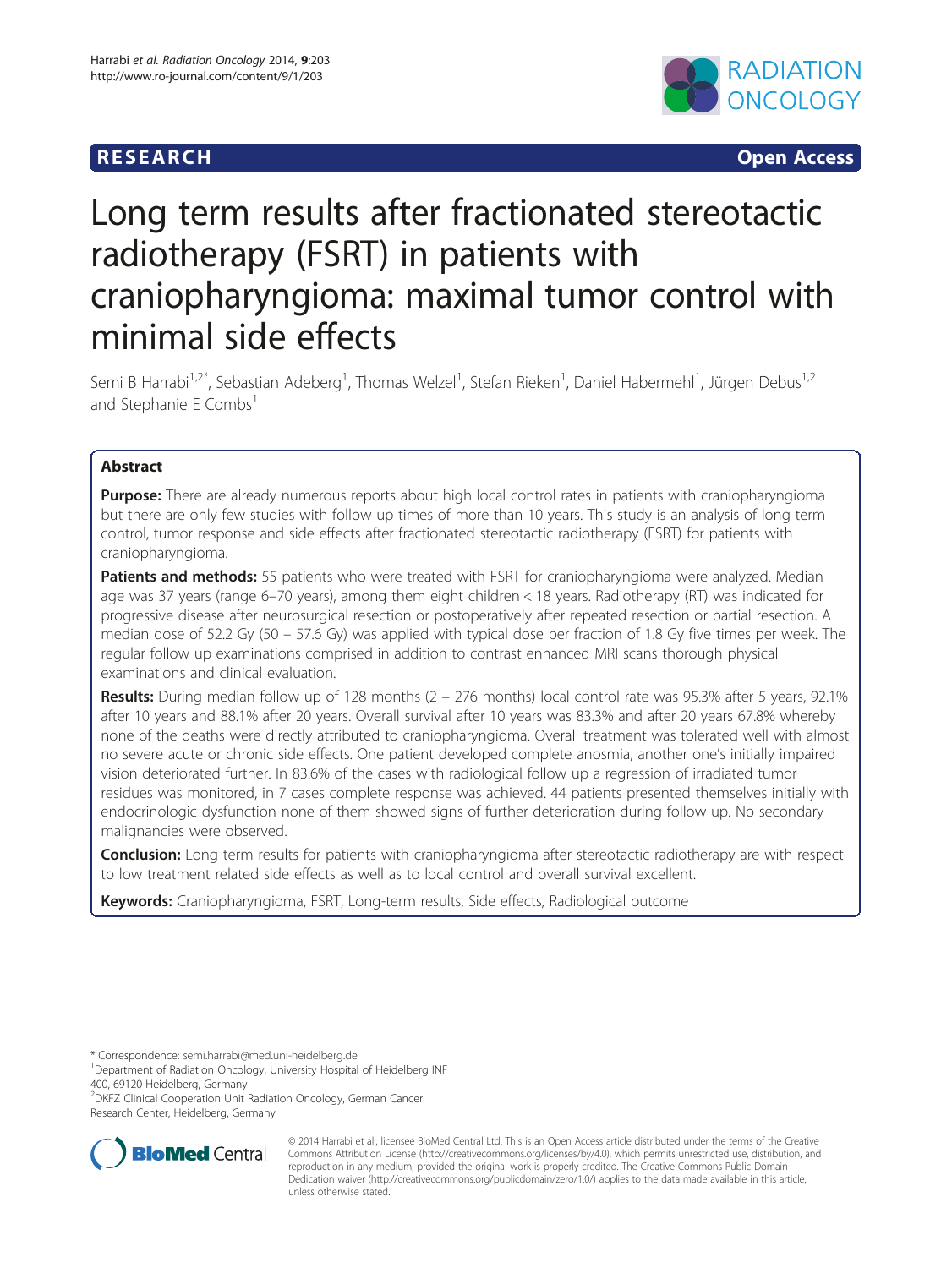# Background

Craniopharyngioma are rare epithelial solid or mixed solid-cystic tumors which arise from remnants of the Rathke pouch mostly in the sellar or suprasellar region. Despite its benign histological appearance as WHO grade I tumor they often recur and lead to significant clinical impairment by compression of structures in close vicinity such as optic pathways, hypothalamus or pituitary stalk. Craniopharyngioma account for 1–3% of all intracranial neoplasm [[1\]](#page-5-0) and most commonly present in children between 5 and 14 years of age or again in adults between 50 and 75 years [\[2,3\]](#page-5-0). Both neurosurgical and radiotherapeutical approaches are well established in the treatment of craniopharyngioma however the optimal treatment strategies are still discussed controversially [[4,5](#page-5-0)]. Surgery is usually considered the treatment of choice, especially in children. The extent of microsurgical resection is most important for long-term local control [\[6\]](#page-5-0) however gross total resection often cannot be achieved without leading to severe hypothalamic-pituitary dysfunction or visual impairment [\[7\]](#page-5-0). Furthermore limited resection can be necessary to relieve acute symptoms of intracranial pressure. In the past, radiotherapy (RT) was applied mostly adjuvant after surgery or in case of recurrence however there are plenty studies providing data that RT alone is as effective in respect to local control [\[8](#page-5-0)-[11\]](#page-5-0). Since life expectancy is long local control assumed minimizing long term treatment related side effects is of highest priority. Using modern techniques of RT such as fractionated stereotactic radiotherapy (FSRT), stereotactic radiosurgery (SRS) or treatment with charged particles enables the delivery of high doses necessary for tumor control while not exceeding tolerance doses of nearby risk organs such as the brainstem or optic chiasm and thereby preventing further endocrinologic or visual deficits; moreover, reduction of low to medium doses to adjacent normal tissue can be achieved. In previous studies we reported of safety and effectiveness of FSRT in patients with craniopharyngioma [[12\]](#page-5-0). The current study is a retrospective analysis of updated long-term clinical outcome and treatment-related side effects with particular regard to tumor response.

#### Methods and material

#### Patient characteristics

We evaluated 55 patients (28 female, 27 male, including 8 children < 18 years) who have been treated between 1989 and 2012 with FSRT for craniopharyngioma at our institution. Median age was 37 years (range 6 – 70). In all patients diagnosis was histologically confirmed. The majority of patients (70.9%, 39 of 55 patients) underwent RT with tumor progression/recurrence after surgery rather than adjuvantly after partial resection (29.1%, 16 of 55 patients).

#### Treatment planning

All patients were immobilized by utilizing an individually manufactured mask system. In most cases an individually adapted scotch cast mask allowing a repositioning accuracy of 1 to 2 mm was used [[13](#page-5-0)]. From 1993 on all patients received both CT and MRI with slice thickness of 3 mm in mask fixation for treatment planning as described previously [\[12\]](#page-5-0). Before then, only CT scans with stereotactic localization system were performed. After stereotactic guided image fusion (gross) target volume (GTV) was defined on each slice by outlining contrast enhanced T1-weighted solid lesions as well as all cystic components and their wall apparent in T2-weighted MRI scans. We defined the clinical target volume (CTV) for craniopharyngioma to be identical with the GTV. For safety reasons in regard to positioning accuracy a 2 mm margin was added for planning target volume (PTV). Treatment planning was performed by using the Stryker-LeibingerSystem STP, the Virtuos-Software or the Precisis-Software.

#### Radiotherapy

Radiotherapy was conducted at our institution using linear accelerators with 6 or 15 megaelectron volts designed for stereotactic RT. Details on treatment planning and dose calculation were reported previously at our institution [\[14](#page-5-0)]. A median dose of 52.2 Gy (range  $50 - 57.6$  Gy) was applied in conventional fractionation with a median single dose of 1.8 Gy (range  $1.8 - 2$  Gy) 5 times per week using  $3-5$ individually collimated, non-coplanar, isocentric fields. The median PTV treated was 31.2 ml (range 6.2 to 138.9 ml). To account for possible changes of the target volume MRI scans were performed once during treatment in asymptomatic patients. In case of new clinical symptoms CT or MR imaging was performed more frequently.

#### Radiological assessment

Radiological outcome was classified in five grades by assessing maximal axial dimension in two orthogonal directions: complete response (CR) was defined as absence of detectable tumor residuum on MRI scans. Tumor diminution of > 50% was assessed as partial response (PR) and in case of reduction of tumor formation between 25 and 50% as objective response. Change of dimensions of less than 25% without signs of progression was categorized as stable disease. Additionally, similar to treatment planning all solid and cystic components visible on follow up MRI were taken into consideration and outlined on each slice separately to gain volumetric information and put them in relation to the pretherapeutic GTV.

#### Follow-up

All follow-up appointments consisted of complete physical examinations and clinical evaluation of endocrinologic, ophthalmologic and neurologic status in addition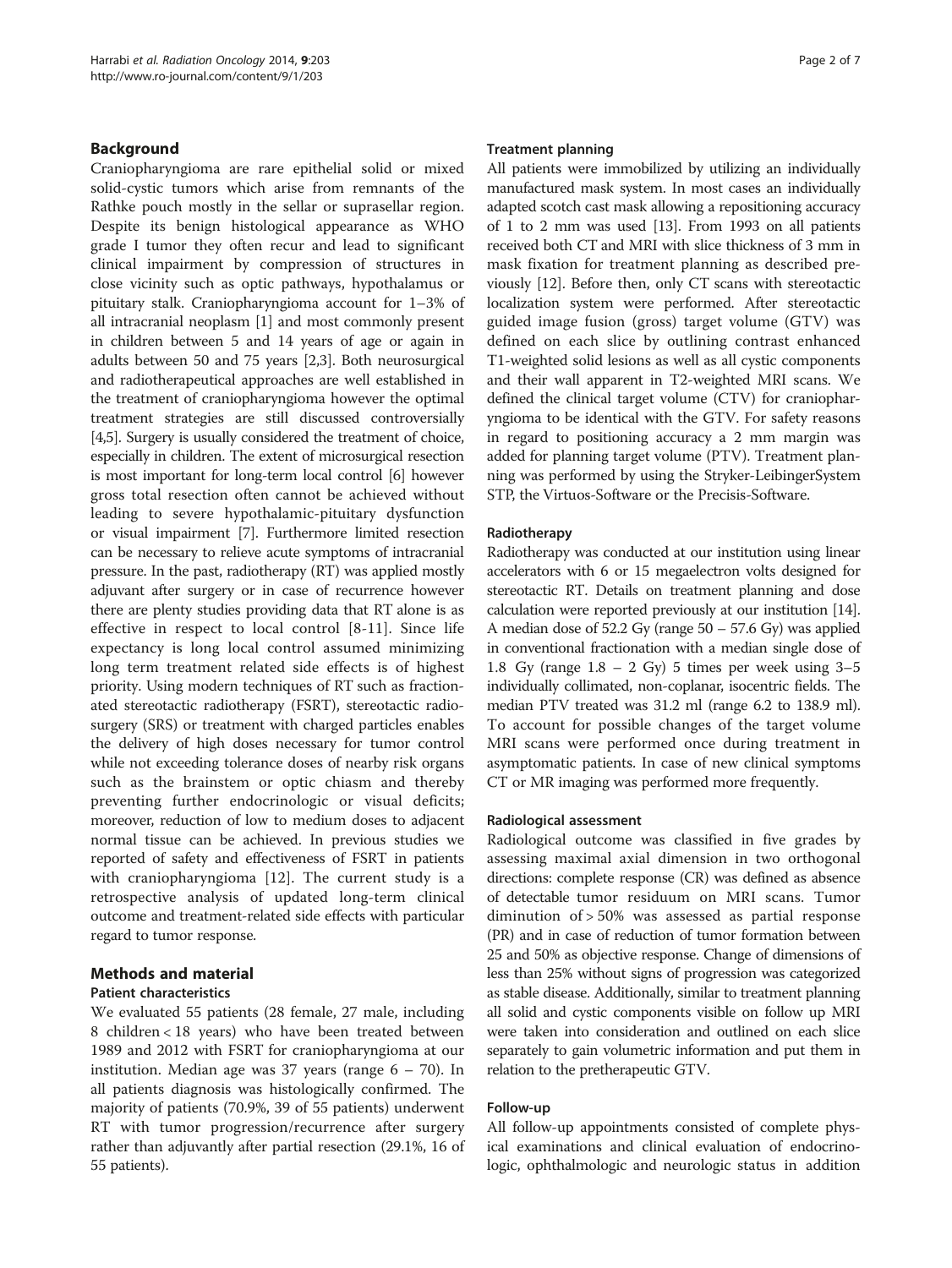<span id="page-2-0"></span>

to neuroradiologic imaging. First visit was scheduled six weeks after completing RT, then patients were seen every quarter in the first year and every six months in the following years. Five years after RT intervals were prolonged to once a year. In case of follow up was continued at another facility our data was completed by consulting the attending physicians or contacting the patients themselves. Acute or chronic treatment related side effects were classified under the terms of common terminology criteria of adverse events (CTCAE, v4.043, June 14,





2010, available at [http://evs.nci.nih.gov/ftp1/CTCAE/](http://evs.nci.nih.gov/ftp1/CTCAE/About.html) [About.html\)](http://evs.nci.nih.gov/ftp1/CTCAE/About.html).

# Statistical analysis

Overall survival was calculated from the time of first diagnosis up to the last follow-up visit or death by any cause. Local control rate was calculated from the onset of radiotherapy using the Kaplan-Meier method. (Sigma Plot, Systat Software GmbH).

# Results

# Radiotherapy

Radiotherapy was completed in all 55 patients as intended. 39 patients underwent treatment because of recurrent or progressive craniopharyngioma after initial resection. The mean time between surgery and begin of radiotherapy was 40.7 months (range 6 – 256 months). Due to hydrocephalus after cyst enlargement treatment had to be interrupted in one patient after only two fractions. With a newly implanted ventriculo-peritoneal shunt in place and updated postoperative cerebral imaging treatment was replanned and could be continued without further complications. Apart from this case there were no other significant adverse events or incidents exceeding grade I according to CTCAE.

# Follow up

Median follow up time was 128 months (range 2 – 276 months). During this period two female patients (29 years, 51 years) presented with signs of shunt insufficiency three and 49 months after RT necessitating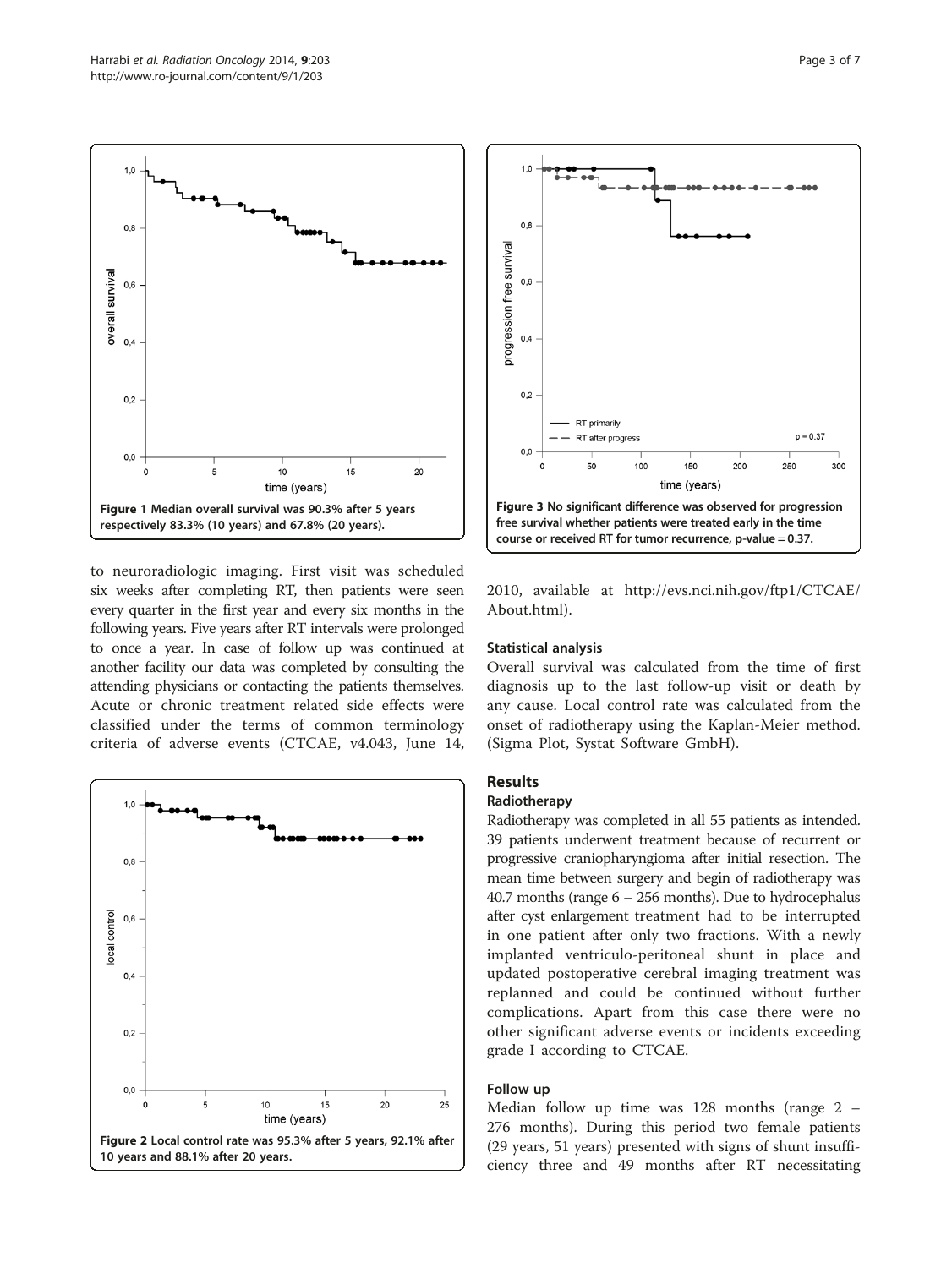neurosurgical intervention. In both patients no progress of the craniopharyngioma could be seen by means of MRI. Due to perioperative complications one patient died after only two months of follow up and the other's general condition deteriorated that no further MRI scans were performed hence the patient was censored after 49 months dying 88 months after RT. A third 25 year old female patient developed 21 months after RT focal neurological deficits, nausea and emesis as well due to shunt insufficiency. Once the ventriculo-peritoneal shunt was replaced the symptoms disappeared and no further interventions were necessary. At her last follow-up she was in good general condition with stable disease.

After receiving FSRT improvement of visual impairment was notable in six patients and only one 56 year old female patient who developed mild decrease of visual acuity. Prior to RT 44 patients suffered from endocrinopathies. It is worth mentioning that all patients had intact hormone function at the time of initial diagnosis and developed endocrinological deficiencies only postoperatively.

One 50 year old male patient reported during follow up of progredient loss of sense of smell leading to complete anosmia 26 months after RT. Impairment of cognitive function did not occur however formal neuropsychological testing was not performed. Assessment of neurologic impairment was based on information provided by the patients and their home physicians e.g. whether change in social behavior appeared or special educational needs were required. Furthermore no severe treatment related long term side effects were observed, especially no case of radionecrosis or secondary malignancies.

Median overall survival was 90.3% after 5 years respectively 83.3% (10 years) and 67.8% (20 years) whereby none of the deaths were directly attributed to craniopharyngioma (Figure [1\)](#page-2-0). Local control rate was 95.3% after 5 years, 92.1% after 10 years and 88.1% after 20 years (Figure [2\)](#page-2-0). There was no significant difference notable when overall survival was calculated in regard to adjuvant RT opposed to RT in case of progression, p-value = 0.37 (Figure [3\)](#page-2-0).

#### Radiological assessment

After six months in 83.6% of the cases with radiological follow up a regression of irradiated tumor residues was monitored, in eight cases complete response was achieved (Figure 4, Table [1](#page-4-0)). Additionally, where available images from restaging MRI were uploaded to treatment planning system and GTV was again defined by outlining contrast enhanced T1-weighted solid lesions as well as all cystic components and their wall apparent in T2-weighted MRI scans allowing an assessment of

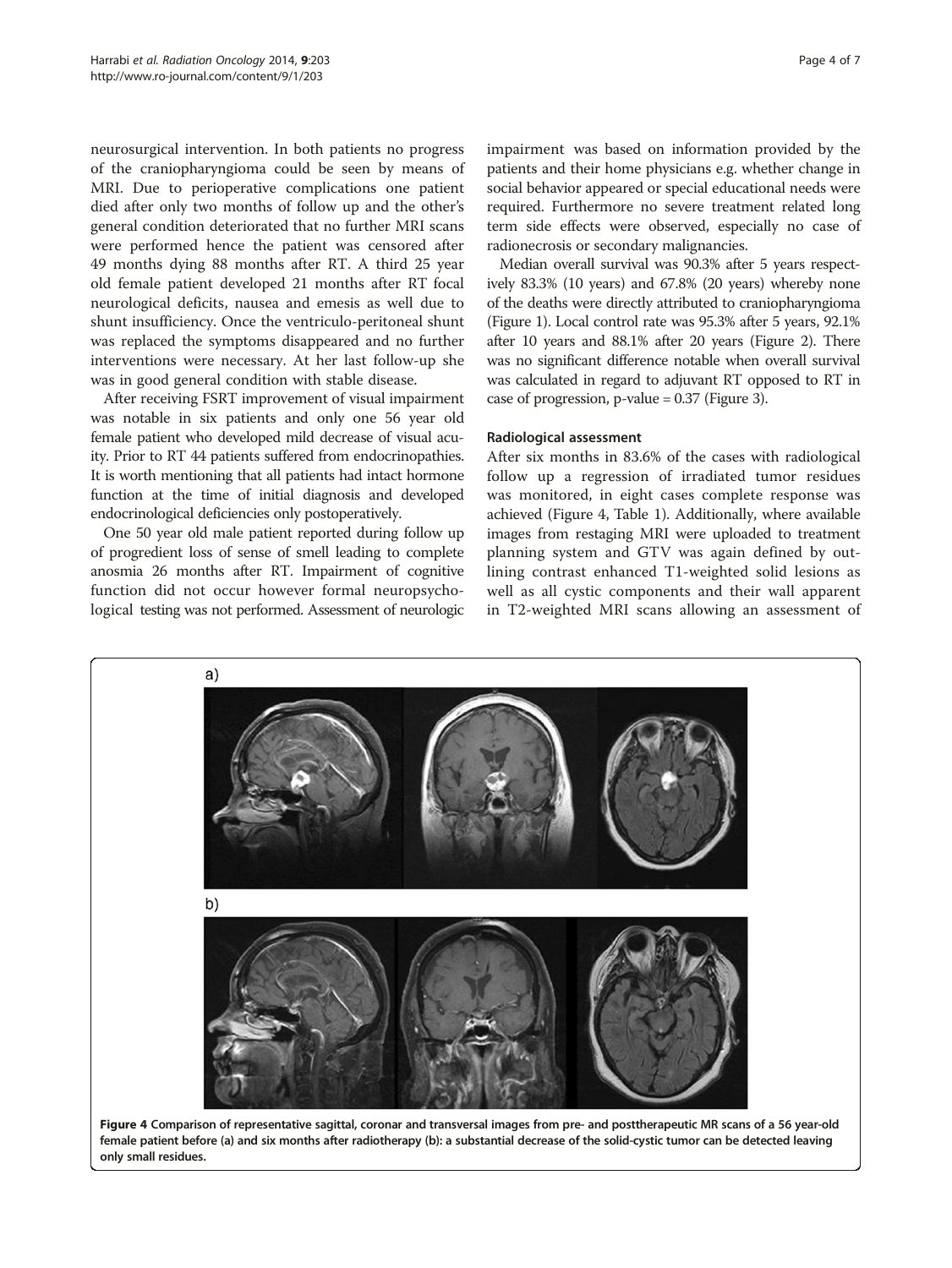<span id="page-4-0"></span>Table 1 Radiological outcome 6 months after radiotherapy (as defined in methods and material)

| Complete response  | 7 patients  |
|--------------------|-------------|
| Partial response   | 34 patients |
| Objective response | 8 patients  |
| Stable disease     | 5 patients  |
| Progress           | 1 patient   |
|                    |             |

pre- and post-therapeutic tumor volume. Treatment of craniopharyngioma with FSRT led to a median volume reduction of 60.8%.

# **Discussion**

Our study shows that long term outcome for patients with craniopharyngioma after being treated with FSRT is excellent as low treatment related side effects is concerned as well as local control rate and overall survival.

Optimal treatment strategy for craniopharyngioma has been subject to debate for a long time and is still discussed controversially [\[6](#page-5-0),[12,15](#page-5-0),[16\]](#page-5-0). In the past, the recommended therapeutical approach consisted of attempted complete resection. However the tumor's vicinity to vital structures such as the hypothalamus or the optic chiasm posed a major challenge for achieving this goal without inflicting severe morbidity [[17,18](#page-5-0)]. Even with advances of neurosurgical techniques such as implementation of microsurgery a primarily gross total resection is often associated with poor results with regard to endocrinological or neurocognitive outcome [[7,19](#page-5-0)]. In recent years less radical surgical approaches in combination with adjuvant treatment established [[20](#page-5-0)]. Especially in cases of subtotal resection RT has been performed with similar results in terms of local control and overall survival [[21,22](#page-5-0)]. However each strategy has its distinct treatment related risk profile; neurosurgical resection is associated with acute complications whereas RT-induced side effect may occur only after many years.

There is controversial discussion about the optimal dose for craniopharyngioma. As it is a benign disease,

one is reluctant to apply high doses. However a total dose of > 54 Gy is recommended for external radiation using conventional techniques with excessively rising recurrence rates for doses < 54 Gy [\[23](#page-5-0)]. Limitations are posed by the tolerance doses of vital organs in the vicinity. Therefore, commonly doses between 50.4 – 54 Gy are applied, depending on the volume of the lesion, the anatomical pattern, pretreatment factors as well as physician and center preference. Technical advances and modern techniques such as FSRT deliver means for applying high doses to a specific target while sparing the surrounding risk organs. In addition fractionation causes further radiobiological advantages concerning treatment-related adverse reactions [[24](#page-5-0)]. Previous analysis of 40 patients at our institution resulted in excellent local control of 100% and overall survival of 89% after 10 years [[12](#page-5-0)]. Similar findings were reported in other studies [\[25,26](#page-6-0)]. Since life expectancy for patients with craniopharyngioma after receiving treatment is barely limited the reduction of long term treatment-related side effects is of highest relevance. Our long term follow-up of 128 months combined with low rates of acute and chronic side effects reinforces the role of FSRT in the management of craniopharyngioma. Considering the excellent long-term prognosis it can be argued if further improvement by proton therapy is possible. With protons, low doses are deposited within the entry channel of the beam, and high local dose deposition can be achieved within the Bragg peak. Due to these physical properties, reduction of integral dose is possible (Figure 5) potentially reducing especially long-term side effects, such as neurocognitive dysfunctioning, hormonal deficiency and secondary malignancies even more.

Yet the point in time of RT is still disputed. Should RT be reserved for tumor recurrence or rather be administered at first diagnosis not least because of excellent functional outcome? Regimen et al. reported of improved overall survival when treated primarily [[27\]](#page-6-0). Moon et al. recently suggested comparable results in overall survival for adjuvant RT, early or late [\[28](#page-6-0)]. Similar findings were made

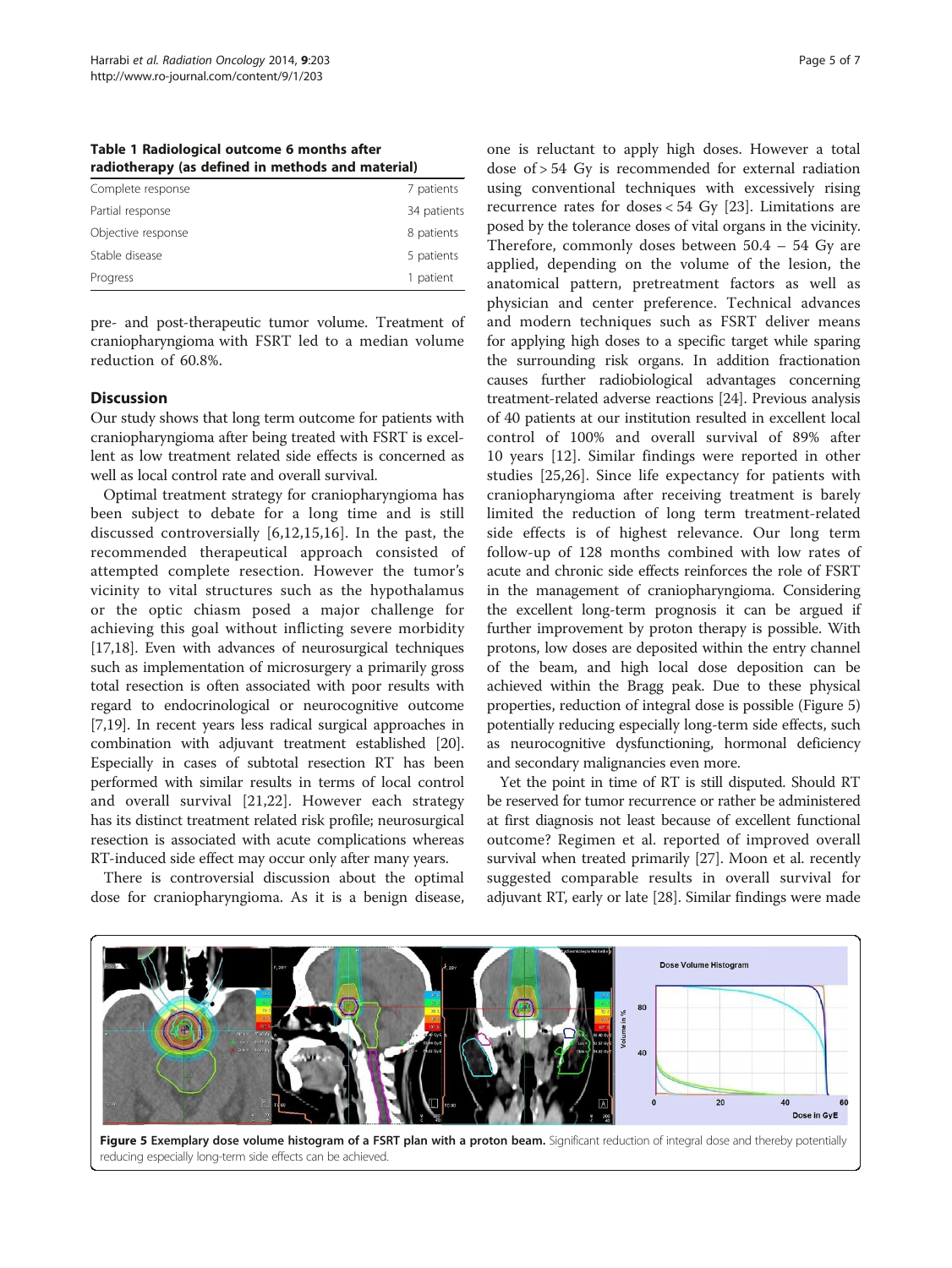<span id="page-5-0"></span>by Pemberton et al. [[29](#page-6-0)]. The data provided by our analysis provide the evidence that FSRT is a safe and effective treatment option for achieving long term control without inflicting severe functional or hormonal impairment. Whether patients were treated early in the time course or received RT for tumor recurrence did not seem to make a difference for local control, overall survival or neurocognitive function.

With FSRT a reduction of safety margins is possible, thereby leading to a smaller PTV and sparing of normal tissue [[30](#page-6-0)]. The main rationale for target volume reduction is to decrease radiation induced long term complication such as secondary malignancies or impaired cognitive function. Particle therapy with protons offer several potential biological and physical advantages such as inverse depth dose profile leading to a steep dose gradient around the target volume. Thereby especially the low and medium dose regions could be minimized. Fitzek et al. presented an analysis of 15 patients treated with a combination of photon and proton irradiation for craniopharyngioma resulting in local control rates and overall survival comparable to other contemporary investigations [\[31](#page-6-0)]. However the risk of new cyst formation and therewith alteration of PTV has to be taken into consideration for proton therapy.

### Conclusion

FSRT leads to excellent results in patients with craniopharyngioma regarding local control, overall survival and preservation of organ function. Proton therapy may be able to further enhance the risk-benefit profile. Interdisciplinary treatment of these patients, especially in pediatric age, is strongly recommended to optimally decide on the sequence between wait-and-scan, surgery and/or radiation therapy.

#### Consent

Written consent was obtained from the patient or the patient's parents for the publication of this report and any accompanying images.

#### Competing interests

The authors declare that they have no competing interests.

#### Authors' contributions

SC and JD treated the patients. SH and SC collected the data. SR and DH participated in data analysis. TW reviewed the radiological imaging. SH and SC wrote the manuscript. All authors read and approved the manuscript.

#### Acknowledgements

We acknowledge the financial support of the Deutsche Forschungsgemeinschaft and Ruprecht-Karls-Universität Heidelberg within the funding programme Open Access Publishing.

Received: 6 May 2014 Accepted: 30 June 2014 Published: 16 September 2014

#### References

- 1. Bunin GR, Surawicz TS, Witman PA, Preston-Martin S, Davis F, Bruner JM: The descriptive epidemiology of craniopharyngioma. J Neurosurg 1998, 89:547–551.
- 2. Haupt RMC, Pavanello M, Caruso S, Dama E, Garrè ML: Epidemiological aspects of craniopharyngioma. J Pediatr Endocrinol Metab 2006, 19(Suppl 1):289–293.
- 3. Jane J Jr, Laws E: Craniopharyngioma. Pituitary 2006, 9:323-326.
- 4. Clark AJ, Cage TA, Aranda D, Parsa AT, Auguste KI, Gupta N: Treatment-related morbidity and the management of pediatric craniopharyngioma. J Neurosurg Pediatr 2012, 10:293–301.
- 5. Müller HL: Consequences of Craniopharyngioma Surgery in Children. J Clin Endocrinol Metab 2011, 96:1981–1991.
- 6. Lee MH, Kim S-H, Seoul HJ, Nam D-H, Lee J-I, Park K, Kim J-H, Kong D-S: Impact of maximal safe resection on the clinical outcome of adults with craniopharyngiomas. J Clin Neurosci 2012, 19:1005–1008.
- 7. Hoffman HJ, Silva MD, Humphreys RP, Drake JM, Smith ML, Blaser SI: Aggressive surgical management of craniopharyngiomas in children. J Neurosurg 1992, 76:47–52.
- 8. Wen BC, Hussey DH, Staples J, Hitchon PW, Jani SK, Vigliotti AP, Doornbos JF: A comparison of the roles of surgery and radiation therapy in the management of craniopharyngiomas. Int J Radiat Oncol Biol Phys 1989, 16:17–24.
- 9. Scott RMHS, Barnes PD, Goumnerova L, Tarbell NJ: Surgery, radiation, and combination therapy in the treatment of childhood craniopharyngioma– a 20-year experience. Pediatr Neurosurg 1994, 21(suppl 1):75–81.
- 10. Becker GKR, Skalej M, Bamberg M: The role of radiotherapy in the treatment of craniopharyngioma–indications, results, side effects. Front Radiat Ther Oncol 1999, 33:100–113.
- 11. Jose CCRB, Ashley S, Marsh H, Brada M: Radiotherapy for the treatment of recurrent craniopharyngioma. Clin Oncol (R Coll Radiol) 1992, 4(5):287–289.
- 12. Combs SE, Thilmann C, Huber PE, Hoess A, Debus J, Schulz-Ertner D: Achievement of long-term local control in patients with craniopharyngiomas using high precision stereotactic radiotherapy. Cancer 2007, 109:2308–2314.
- 13. Menke M, Hirschfeld F, Mack T, Pastyr O, Sturm V, Schlegel W: Photogrammetric accuracy measurements of head holder systems used for fractionated radiotherapy. Int J Radiat Oncol Biol Phys 1994, 29:1147–1155.
- 14. Habermehl D, Debus J, Ganten T, Ganten M-K, Bauer J, Brecht I, Brons S, Haberer T, Haertig M, Jakel O, Parodi K, Welzel T, Combs SE: Hypofractionated carbon ion therapy delivered with scanned ion beams for patients with hepatocellular carcinoma - feasibility and clinical response. Radiat Oncol 2013, 8:59.
- 15. Stripp DCH, Maity A, Janss AJ, Belasco JB, Tochner ZA, Goldwein JW, Moshang T, Rorke LB, Phillips PC, Sutton LN, Shu H-KG: Surgery with or without radiation therapy in the management of craniopharyngiomas in children and young adults. Int J Radiat Oncol Biol Phys 2004, 58:714-720.
- 16. Sughrue M, Yang I, Kane A, Fang S, Clark A, Aranda D, Barani I, Parsa A: Endocrinologic, neurologic, and visual morbidity after treatment for craniopharyngioma. J Neurooncol 2011, 101:463–476.
- 17. Crom DB, Smith D, Xiong Z, Onar A, Hudson MM, Merchant TE, Morris EB: Health status in long-term survivors of pediatric craniopharyngiomas. J Neurosci Nurs 2010, 42:323–328. 310.1097/JNN.1090b1013e3181f1098a1059d.
- 18. Matson DD, Crigler JF: Management of craniopharyngioma in childhood\*. J Neurosurg 1969, 30:377–390.
- 19. De Vile CJ, Grant DB, Kendall BE, Neville BGR, Stanhope R, Watkins KE, Hayward RD: Management of childhood craniopharyngioma: can the morbidity of radical surgery be predicted? J Neurosurg 1996, 85:73-81.
- 20. Cohen M, Bartels U, Branson H, Kulkarni AV, Hamilton J: Trends in treatment and outcomes of pediatric craniopharyngioma, 1975–2011. Neuro Oncol 2013, 15:767–774.
- 21. Kramer S, McKissock W, Concannon JP: Craniopharyngiomas. J Neurosurg 1961, 18:217–226.
- 22. Yang I, Sughrue ME, Rutkowski MJ, Kaur R, Ivan ME, Aranda D, Barani IJ, Parsa AT: Craniopharyngioma: a comparison of tumor control with various treatment strategies. Neurosurg Focus 2010, 28:E5.
- 23. Regine WF, Kramer S: Pediatric craniopharyngiomas: long term results of combined treatment with surgery and radiation. Int J Radiat Oncol Biol Phys 1992, 24:611–617.
- 24. Combs SE, Thilmann C, Edler L, Debus J, Schulz-Ertner D: Efficacy of fractionated stereotactic reirradiation in recurrent gliomas: long-term results in 172 patients treated in a single institution. J Clin Oncol 2005, 23:8863–8869.